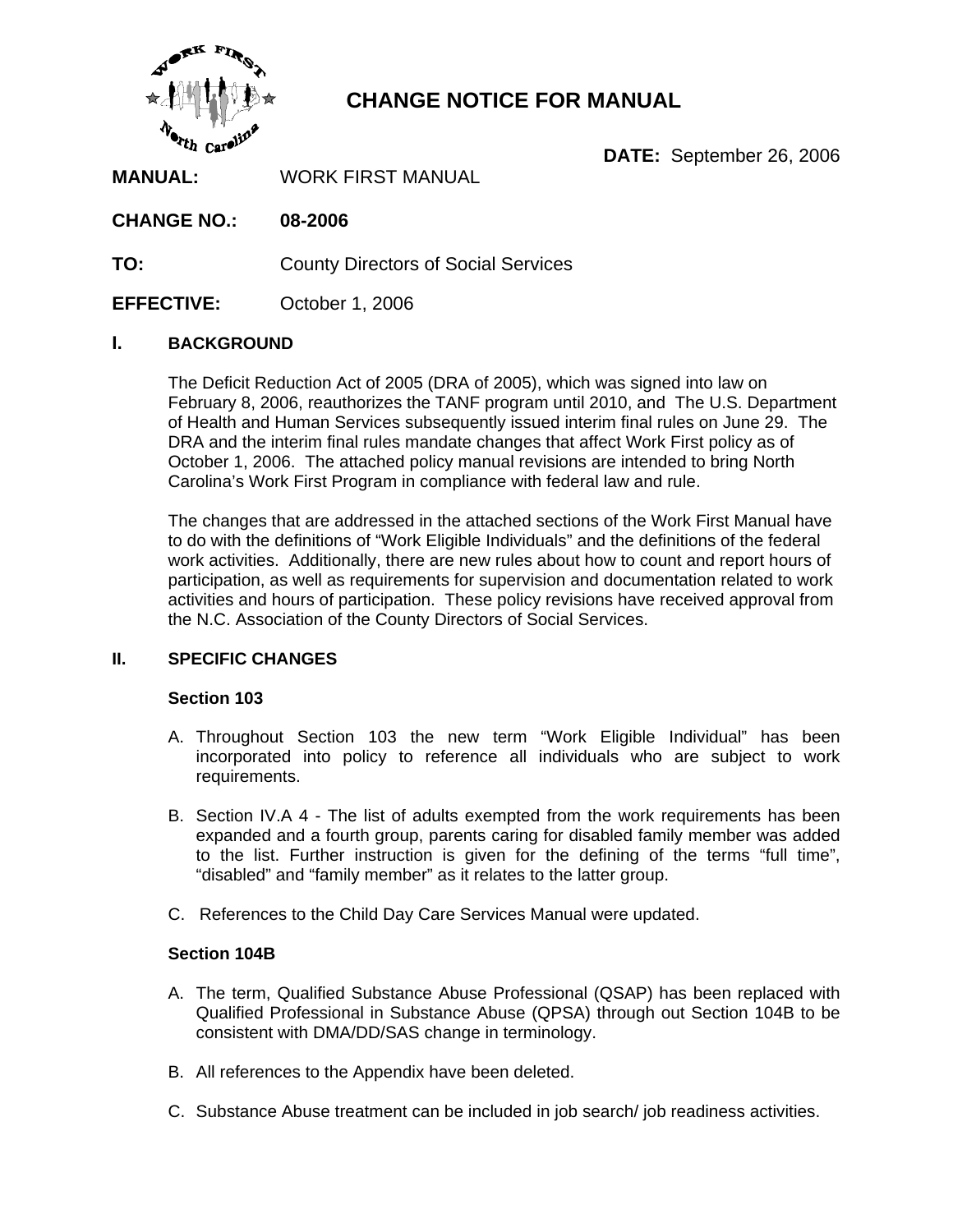## **Section 104D**

Policy section 104 D. XV was changed to note that family violence counseling is an allowable work activity for both federal and states hours.

## **Section 107**

- A. All references to the Personal Responsibility Contract have been replaced with Mutual Responsibility Agreement.
- B. Policy clarification was provided to state that an emancipated minor parent can not return to child status for the purpose of receiving Work First Family Assistance.
- C. Language was updated regarding minor parents being subject to all eligibility rules for Work First Family Assistance.
- D. The term "12-month family reassessment" has been replaced with the term "eligibility review."

## **Section 118**

- A. New definitions of federal work activities are included in this section.
- B. There are new documentation requirements for federal work activities, including in most cases, bi-weekly reporting.
- C. Policy was added to allow for the projection of hours of participation in employment and OJT
- D. A Definition is provided for the determination of good or satisfactory progress in GED preparation classes.
- E. The definition of Job Readiness activities has been expanded to include substance abuse treatment, mental health treatment, domestic violence counseling and rehabilitative activities.
- F. The countable weeks of Job Search/Job Readiness has been extended from six to twelve weeks per federal fiscal year.
- G. Policy has been added to define excused absences and holidays that may count as work activity hours.
- H. Instructions have been added on counting self-employment hours.
- I. The term "Work Eligible Individual" has replaced all references to individuals that are "subject to work requirements."

#### **Section 119**

- A. The term "Work Eligible Individual" has replaced all references to individuals that are "subject to work requirements."
- B. The phrase, "work related activities" has been replaced with the term "work activities," and the term "countable" has been deleted when referencing work activities.